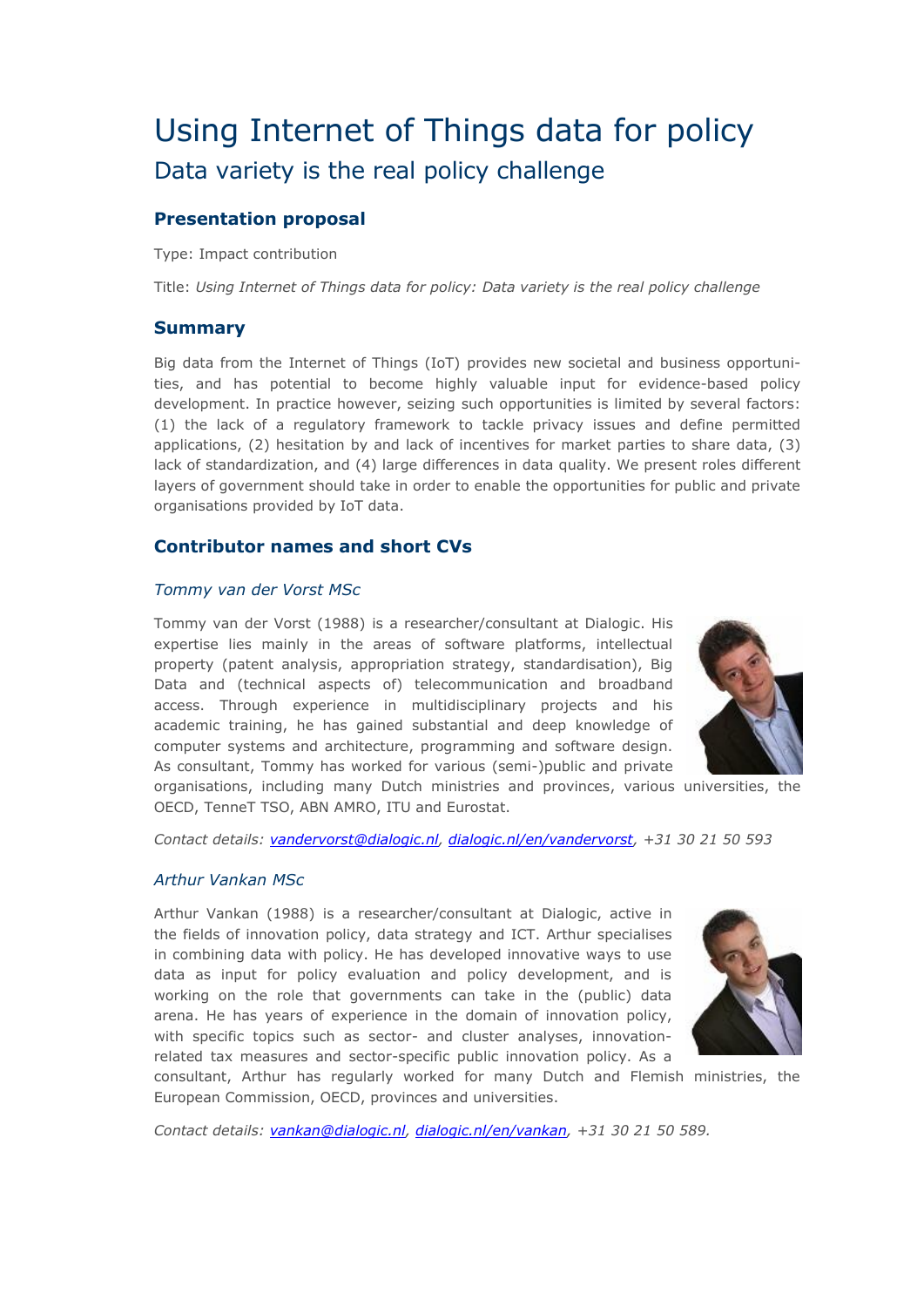# **Extended abstract**

 $\overline{a}$ 

The Internet of Things (IoT) is the network of traditionally unconnected devices that are now equipped with connectivity in order to provide better or additional services. Typically these devices communicate over the internet, are uniquely identifiable, and interoperate with existing internet services. Smart cars, watches, thermostats and meters are examples of IoT devices. Gartner  $(2013)^1$  estimates there will be nearly 26 billion IoT devices by 2020.

Big data from smart devices connected to the IoT provides new societal and business opportunities, and has potential to become highly valuable input for evidence-based policy development. In practice however, seizing such opportunities seems to be limited by several factors:

- (1) *The lack of an appropriate regulatory framework*. Such framework is needed in order to tackle legal, privacy and information security-related issues. It should also define and recommend particular applications in evidence-based policy.
- (2) *Hesitation by market parties to share data.* Platform owners are the primary collectors of IoT data, but are hesitant to share it with others because the data is privacy- and/or competition sensitive. In addition there is little strategic incentive for market parties to share data for the benefit of other (unrelated) private organisations or government.
- (3) *High variety.* While the big data discussion is often centred around volume, we suspect the real problem with IoT data will be variety. The landscape of IoT devices is still highly fragmented. There is also a lack of standardization of methodologies and definitions for evidence-based policy based on IoT data.
- (4) *Large differences in data quality.* Traditional frameworks for quality are rigid and are difficult to use in the context of high-variety IoT data. In addition assessing the quality of IoT data is more difficult than for data collected using more traditional methods.

Bongers et al.  $(2015)^2$  argue that a government can fulfil four different broadly-defined roles with respect to big data. In the context of IoT data specifically, we recommend the following, in order to enable the opportunities for public and private organisations provided by IoT data:

- Governments at the *supranational level* should set (policy) guidelines and perimeters for using and handling IoT data. This mitigates issues (1) and in part issue (2). Institutions involved in statistics at the supranational level can help by setting methodological standards (issue (3)) and developing frameworks for data quality (4).
- Governments at the *national level* should facilitate implementation. A particular way to do this is to set up clearing houses for relevant IoT data. This lowers the barrier for platform owners to share data and mitigates issue (2).

<sup>1</sup> Gartner (2013). *Gartner Says the Internet of Things Installed Base Will Grow to 26 Billion Units By 2020.* See [\[gartner.com\]](http://www.gartner.com/newsroom/id/2636073)

<sup>2</sup> Bongers, F., Veldkamp, J. & van der Vorst, T (2015). *Big data: een zoektocht voor beleid ('a quest*  for policy'). See [\[dialogic.nl\]](http://dialogic.nl/nieuwsbriefartikelen-zichtbaar-op-site/publicatie-big-data-een-zoektocht-voor-beleid.html)